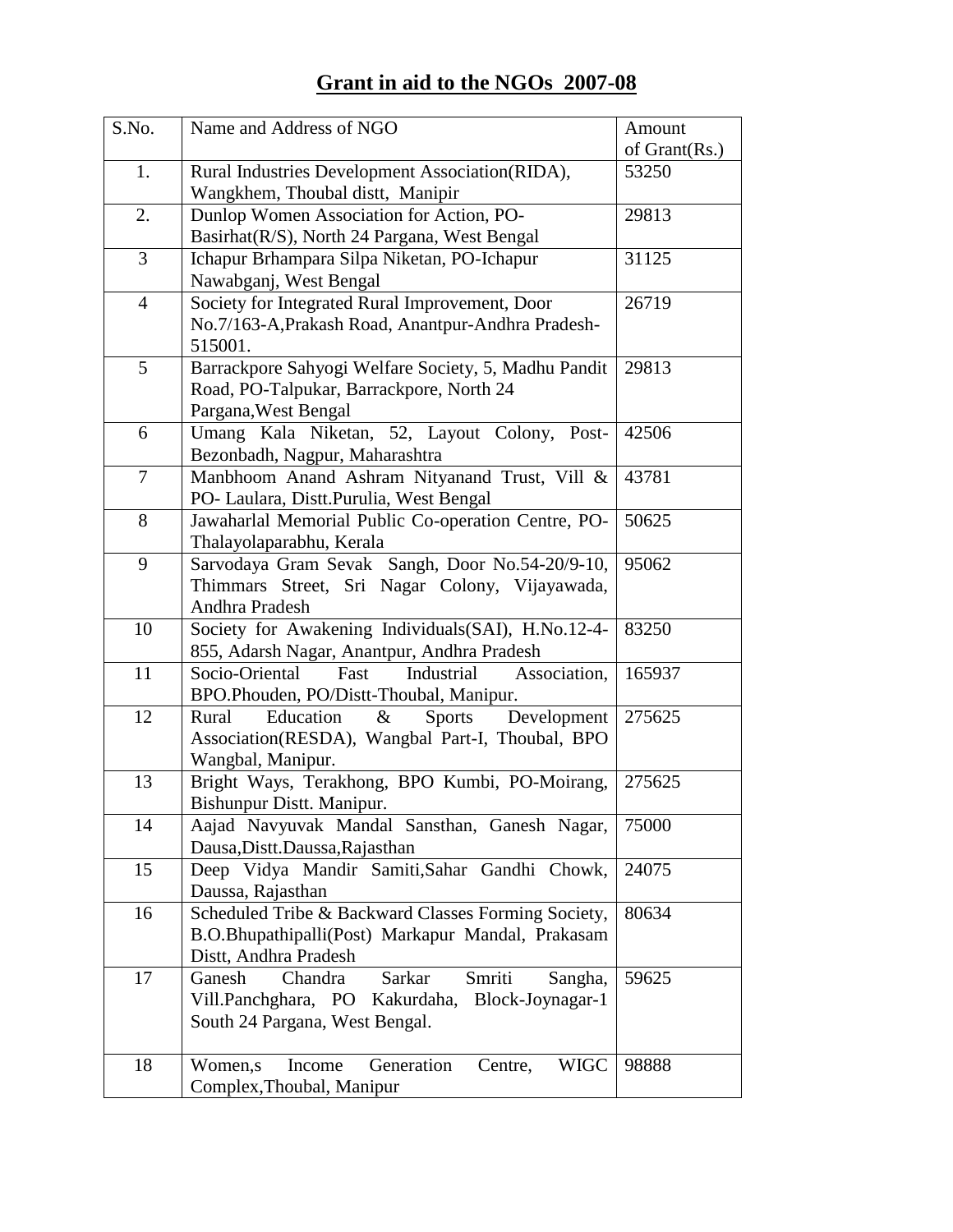| 19 | Ahmedabad Jila Mahila& Bal Vikas Sangh, C-9,              | 78300  |  |  |
|----|-----------------------------------------------------------|--------|--|--|
|    | Ayojan Nagar,<br>Shreyas Crossing Road, Paldi,            |        |  |  |
|    | Ahmedabad                                                 |        |  |  |
| 20 | Urban Rural Development Agency, Malom Tuliyaima,          | 60750  |  |  |
|    | PO, Tulihal, Imphal West Distt.Manipur                    |        |  |  |
| 21 | Rural<br>Reconstruction<br>Centre<br>for<br>&<br>Social   | 81000  |  |  |
|    | Soliditarity (CROSS), Adaspur, Cuttack-754011             |        |  |  |
| 22 | Bethesda Homes, Door No.29-8-1A(Ground Floor),            | 83700  |  |  |
|    | Chiluku Durgaiah Street, Suryaraopet, Vijaywada-          |        |  |  |
|    | 520002, Krishna Distt.Andhra Pradesh.                     |        |  |  |
|    | Bhagya Jyoti Rural Development Society, No.224, Ist       | 25313  |  |  |
| 23 | Floor, Gulur Road, Bagepalli-Kolar Distt, Karnataka.      |        |  |  |
| 24 | Umang Kala Niketan, 52, Nazul Layout Colony, Post.        | 150694 |  |  |
|    | Bezonbagh, Nagpur                                         |        |  |  |
| 25 | Biju Pattanaik Rural Reconstruction Yoyona (BPRRY)        | 69863  |  |  |
|    | At. Deboyar Colony, PO/Distt.Nayagarh, Orissa.            |        |  |  |
|    |                                                           |        |  |  |
| 26 | South<br>Rural<br>Eastern<br>Development                  | 104203 |  |  |
|    | Organisation(SERDO), Sangaiyumpham Pt.11, Idgah           |        |  |  |
|    | Road, Wangjing, Manipur-795148                            |        |  |  |
| 27 | Ratnakar Rural and Urban Bikas Institute, at PO           | 90113  |  |  |
|    | Kabara Madhapur, Via Mahimagadi, Distt. Dhenkanal,        |        |  |  |
|    | Orissa                                                    |        |  |  |
| 28 | Integrated Rural Upliftment Service, Kayam, P.O.          | 54000  |  |  |
|    | Thoubal, Distt. Thoubal, Manipur                          |        |  |  |
| 29 | CARE, Central Road, New Lambulan, New Checkon,            | 39609  |  |  |
|    | Imphal                                                    |        |  |  |
| 30 | Dr. B.R. Ambedkar Kishore Seva Sangh, Village             | 88312  |  |  |
|    | Gopalpur, PO Itaberia, Distt. Nadia, West Bengal          |        |  |  |
| 31 | Institute for Social Action, at Olagada, P.O. Dhanua,     | 24975  |  |  |
|    | PS Pir Tol, Dist. Jagatsingh Pur, Orissa                  |        |  |  |
| 32 | Wangjing Tentha Farmers Development Association,          | 38250  |  |  |
|    | Thentha, Thumkhong Bazar, PO Wangjing, Distt.             |        |  |  |
|    | Thoubal, Manipur                                          |        |  |  |
| 33 | Maa Durga Rural Women's Udyog, at Rajendra Nagar,         | 18938  |  |  |
|    | PO Madhupatna, Distt. Cuttack, Orissa                     |        |  |  |
| 34 | Naveen Ankur Mahila Mandal, infront of Punjabi            | 163125 |  |  |
|    | Gurdwara,<br>Danteswari Chowk, Pandri,<br>Raipur,         |        |  |  |
|    | Chattigarh                                                |        |  |  |
| 35 | Orissa Multipurpose Development Centre, 9/22, MIG-        | 51648  |  |  |
|    | II, BDA Colony, Chandrashekharpur, Bhubaneswar            |        |  |  |
| 36 | Organisation<br>for<br>Truth,<br>Modern<br>Harmony<br>and | 44438  |  |  |
|    | Economic Reality, Plot No.94/6, Mahavir Nagar, Road       |        |  |  |
|    | No.14, Samantarapur, Bhubaneswar                          |        |  |  |
| 37 | SEVAK, at P.O. Binayakpur, via Sarankul, Distt.           | 28167  |  |  |
|    | Nayagarh, Orissa                                          |        |  |  |
| 38 | Manav Seva Samita, Village Badi ka Kheda, via Bagru,      | 253125 |  |  |
|    | Tehisil Sangner, Distt. Jaipur, Rajasthan                 |        |  |  |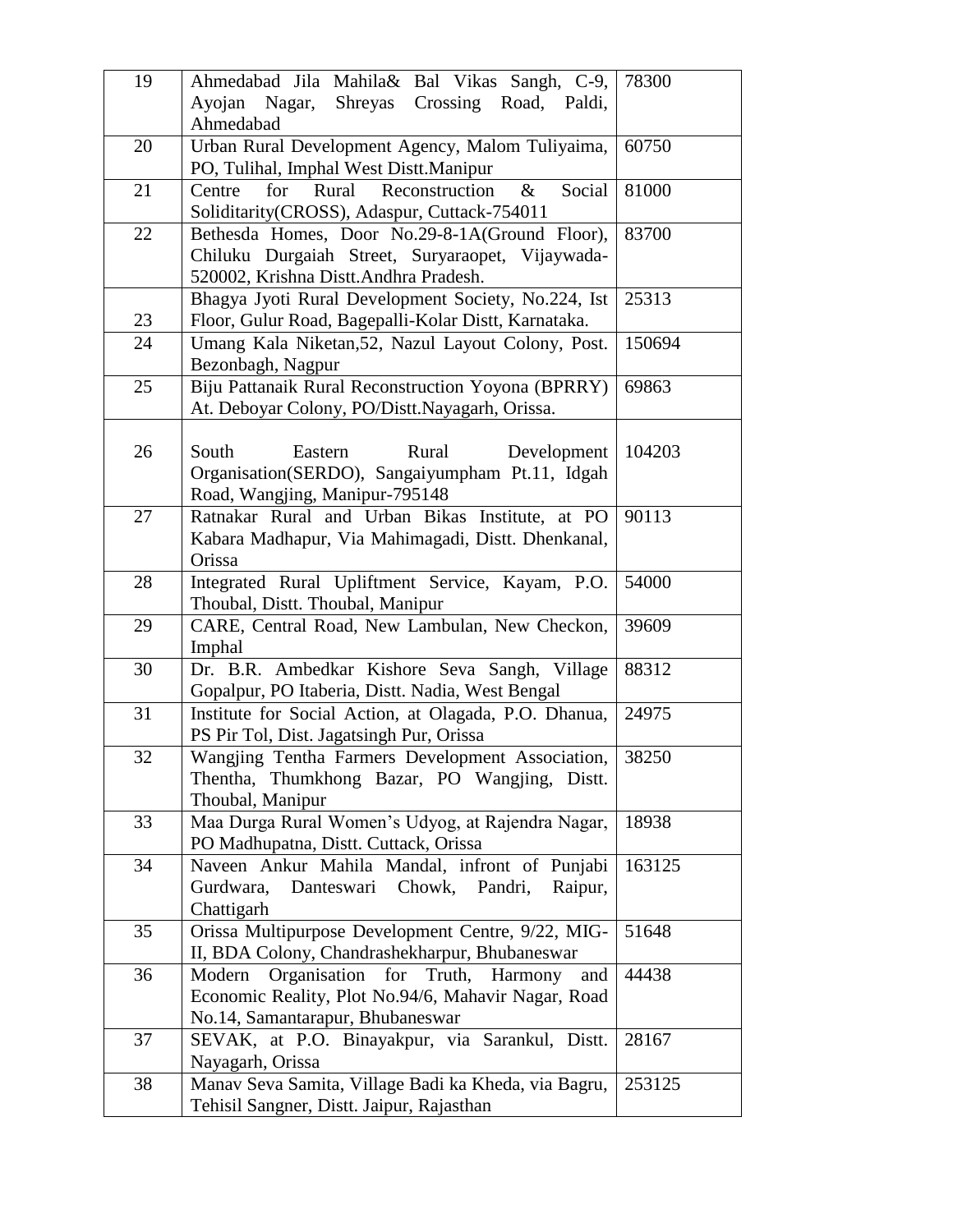| 39 | Society for Human Advancement and Rural Education,   | 24975   |  |  |  |  |
|----|------------------------------------------------------|---------|--|--|--|--|
|    | at Kumdharsahi, Kanchan Bazar, PO/Distt. Dhankenal,  |         |  |  |  |  |
|    | Orissa                                               |         |  |  |  |  |
| 40 | Agriculture and Rural Development<br>District        | 25988   |  |  |  |  |
|    | Association, PO Dhula, Darang, Assam                 |         |  |  |  |  |
| 41 | Indian Rural Medical Association, 26, BB Gangoli     | 21188   |  |  |  |  |
|    | Street, Kolkatta                                     |         |  |  |  |  |
| 42 | Institute for National Development on Integral       | 36661   |  |  |  |  |
|    | Assistance, Madana, PO Naindipur, Kendrapara, Orissa |         |  |  |  |  |
| 43 | Social Women Education Economic Trust, B-3, Cellar,  | 123750  |  |  |  |  |
|    | Anand Mangal-3, Complex, Ambawadi, Ahemadabad,       |         |  |  |  |  |
|    | Gujarat                                              |         |  |  |  |  |
| 44 | ESWAR, Kodapala, Naindipur, Kendrapara, Orissa       | 20587   |  |  |  |  |
| 45 | Kairali Rural Development Society, ANU Shoping       |         |  |  |  |  |
|    | Complex, Kozhinjampara, Distt. Palakkad, kerala      |         |  |  |  |  |
| 46 | Organisation for Rural Reconstruction and Social     | 58,809  |  |  |  |  |
|    | Service Action, Kantilo, Distt. Nayagarh, Orissa     |         |  |  |  |  |
| 47 | Right Track, 15/9, Braunfeld Row, Mominpur, Kolkata  | 90900   |  |  |  |  |
| 48 | Agricultural and Rural Development<br>District       | 172125  |  |  |  |  |
|    | Association, Dhula, Distt. Darrang, Assam            |         |  |  |  |  |
|    | Total                                                | 3781296 |  |  |  |  |
|    |                                                      |         |  |  |  |  |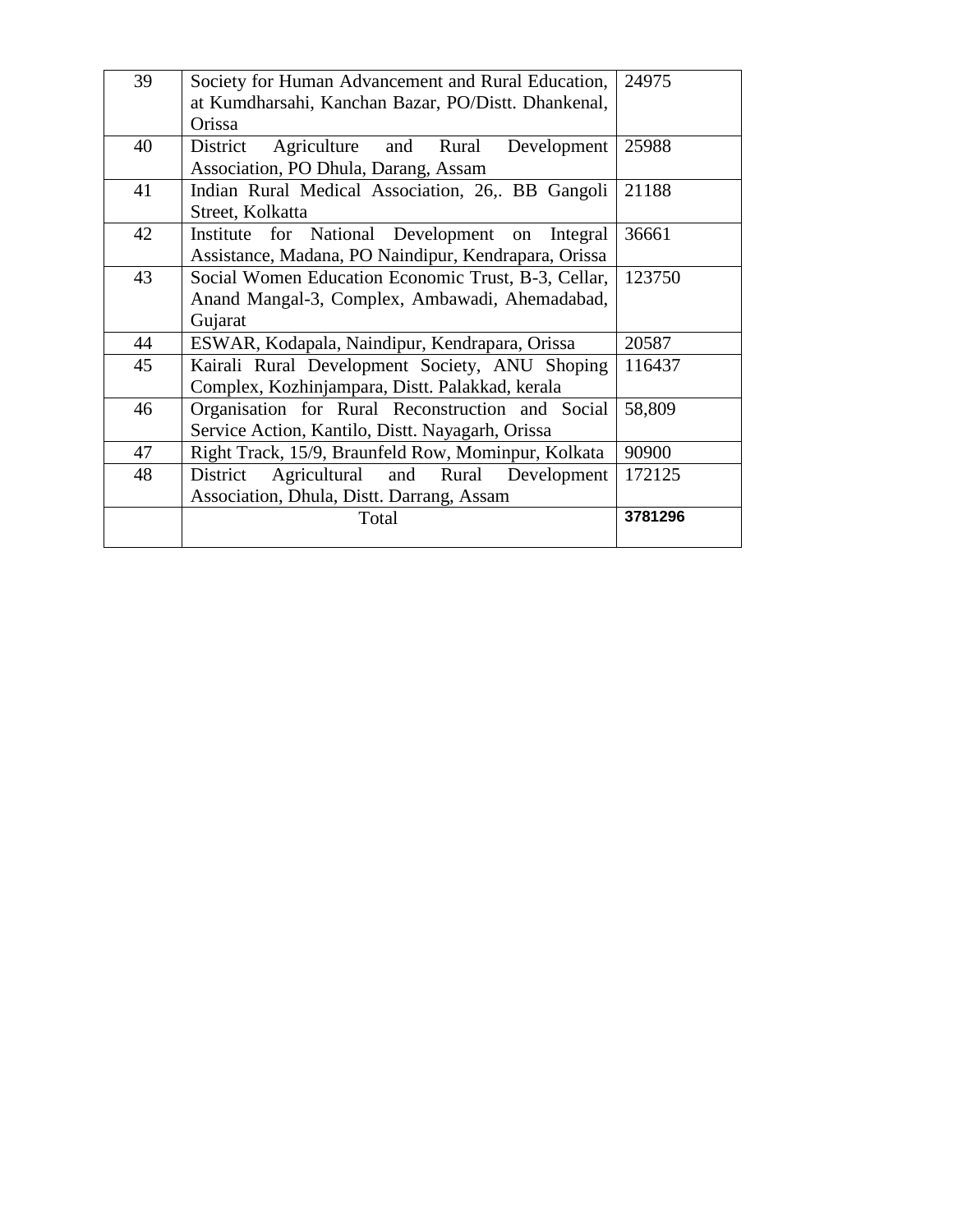## **GRANT IN AID RELEASED TO NGOs DURING 2008-09**

| S.No. | Name and Address of the NGO/VO                                                                                                                             |                             |  |
|-------|------------------------------------------------------------------------------------------------------------------------------------------------------------|-----------------------------|--|
|       |                                                                                                                                                            | $grant$ (Rs.)<br>$20,787/-$ |  |
| 1.    | Biju Pattanaik Rural Reconstruction Yojana (BPRRY) At. Debottar<br>Colony, P.O./Distt. Nayagarh, Orissa-752060                                             |                             |  |
| 2.    | Bright Association for Noble & Decent Human Undertaking, At<br>Madhuban, 3 <sup>rd</sup> Lane, P.O. Puri, Distt. Puri, Orissa-7522002                      | $95,625/-$                  |  |
| 3.    | Dr. B.R. Ambedkar Adibasi Harijan Gramya Unnayan Seba Parisad,<br>Odagaon Block, At Arada, P.O. Panchirida via Sarankul, Distt.<br>Nagagarh, Orissa-752028 | 1,58,536/-                  |  |
| 4.    | Kheda Jila Mahila & Bal Vikas Sangh, C-9, Ayojan Nagar, Nr. Shreyas<br>Crossing, Paldi, Ahmedabad, Gujarat-380007                                          | 14,812/                     |  |
| 5.    | <b>Humanity Association</b><br>39, Hemchakraverty Lane, Howrah, Kolkata-711101                                                                             | 28,298/-                    |  |
| 6.    | Bathesda Homes, Door No.29-6-1A (Grd Floor), Chiluku Durgaiah<br>Street, Suryaraopet Vijwada-2, Krishna Distt. Andhra Pradesh                              | 27,900/-                    |  |
| 7.    | Garden Reach Bangal Basti Academy Development Society, G-38,<br>Bangla Basti, Garden Reach Road, Kolkata-700024                                            | 27,938/-                    |  |
| 8.    | Epamlamdam Development, Wangjing, S.K. Leikai, P.o. Wangjing,<br>distt. Thoubal, Manipur-795148                                                            | $47,250/-$                  |  |
| 9.    | Centre for Rural Upliftment Service(CRUS), Wangbal Kanal Maya,<br>Thoubal distt. B.P.O. Wangbal, Manipur-795138                                            | $67,781/-$                  |  |
| 10.   | Chtropala Luna Delta Coop. Khadi & Village Industry, At Nagripara,<br>P.o. chanchal. Distt. Kendrapara, Orissa-754210                                      | $24,975/-$                  |  |
| 11.   | Foundation of Rural Development(FORD), Wangjing, Heitupokpi<br>Leikai, Thoubal distt. Manipur-795148                                                       | $67,781/-$                  |  |
| 12.   | Mahhila Udyog Prashikshan Samiti, Baran, Rajasthan-325205                                                                                                  | $79,031/-$                  |  |
| 13.   | Centre for Women Development, Keishanthang Elangbam, P.O. Imphal,<br>Manipur-795001                                                                        | $29,550/-$                  |  |
| 14.   | Women in Action for Rural Development Organisation (WARDO),<br>Wangbal Maya Leikai, BPO Wangbal, Thoubal Distt. Manipur-795138                             | 73,406/-                    |  |
| 15.   | The Rayalaseema Christian Harijan and Other Backward Classes<br>Society Welfare Society, Vampalli, Andhra Pradesh                                          | $23,801/-$                  |  |
| 16.   | Azad Navyuvak Mandal Sansthan, Ganesh Nagar, Dausa, Rajasthan-<br>303303                                                                                   | $21,075/-$                  |  |
| 17.   | Jeevana Sravantha Drought Association, Door No.1-358, Dawaraka<br>Nagar, Anantpur Distt., Andhra Pradesh-515004                                            | 22,688/                     |  |
| 18.   | Centre for Social Development, 68, Barrack Road, Barrackpore, 24<br>Parganas(N), West Bengal-1                                                             | 18,937/-                    |  |
| 19.   | Krushi Adivasi Self Help Society, At/PO Batira, Via Rahama, distt.<br>Kendrapara, Orissa-754140                                                            | $35,100/-$                  |  |
| 20.   | United rural Development Service, Heirok Heituppokpi, Thoubal Distt.,<br>P.O. Wangjing, Manipur-795148                                                     | $33,187/-$                  |  |
| 21.   | People Development Society(PDS), Wangjing Hodamba, Mayi Leikai,<br>P.O. Wangjing, Manipur-795148                                                           | $33,187/-$                  |  |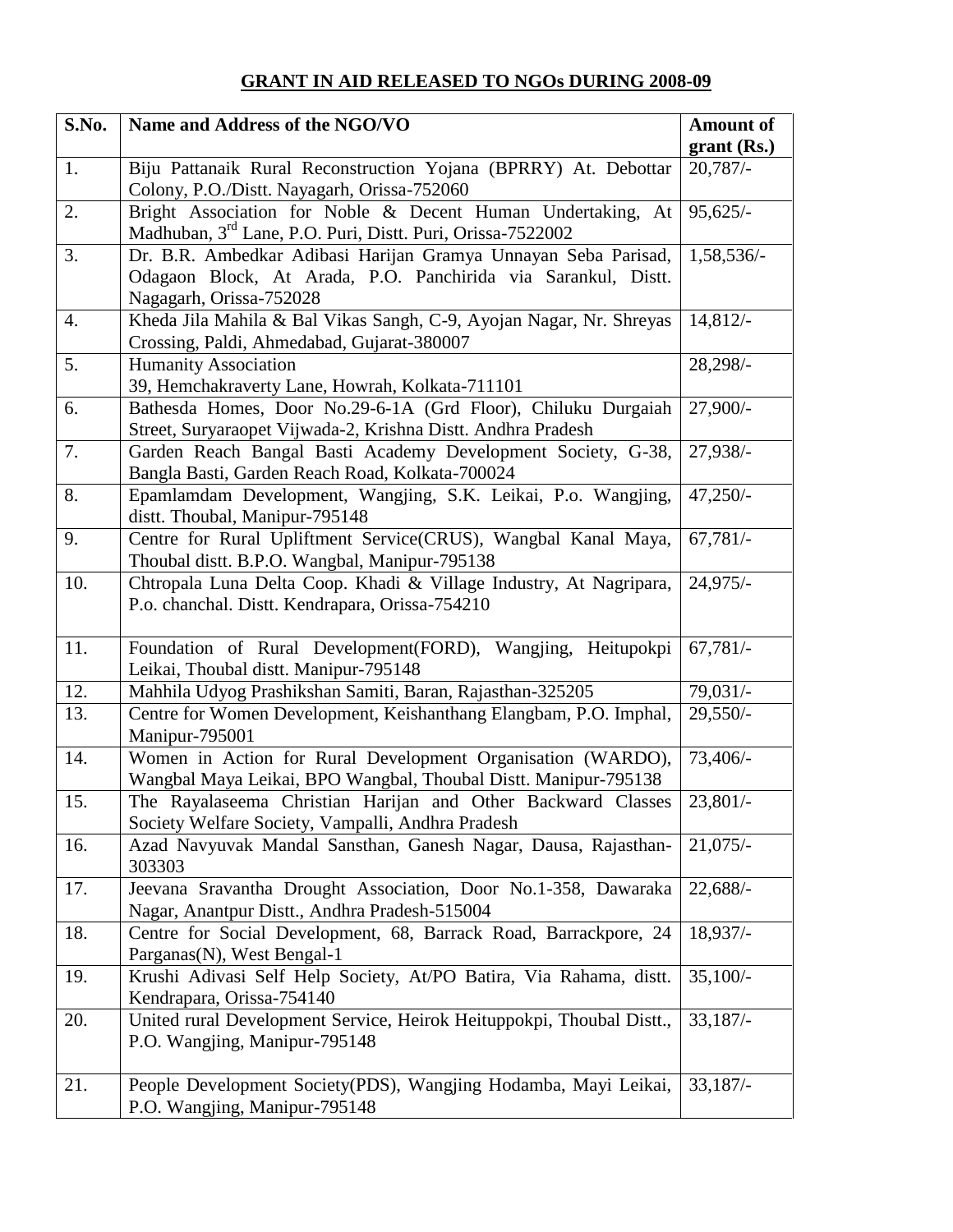| 22. | Greenland Organisation for Women, Moirangkhom sougalian Leirak,<br>Imphal West Distt., Manipur-795001    | $45,000/-$  |
|-----|----------------------------------------------------------------------------------------------------------|-------------|
| 23. | Dum Dum Park Unayani Samanay, 172, Lake Town, Block-A, Kolkata,<br>West Bengal-700089                    | $47,531/-$  |
| 24. | Anchalika Yuba Parishad, At. Ganakia, P.o Ayaba, Distt. kendrapara,<br>Orissa-30                         | $73,406/-$  |
| 25. | Abhiyan, Rao's House, 1 <sup>st</sup> Floor, Gondpara, Bilaspur, Chattisgarh-<br>459001                  | $25,763/-$  |
| 26. | Maa Durga Rural Women's Udyog, Rajendranagar, P.o. Madhupatna,<br>Cuttack, Orissa                        | $92,981/-$  |
| 27. | Sakuntala Gramodyog & Social Action(SG&SA) At/PO Khanpara,<br>Distt. Nayagarh, Orissa                    | $61,988/-$  |
| 28. | Dr. B.R. ambedkar Prashikshan Sansthan, Prabhat House, Linke Road,<br>Ratangarh, Distt. Churu, Rajasthan | $56,419/$ - |
|     | <b>TOTAL</b>                                                                                             | 13,54,733/  |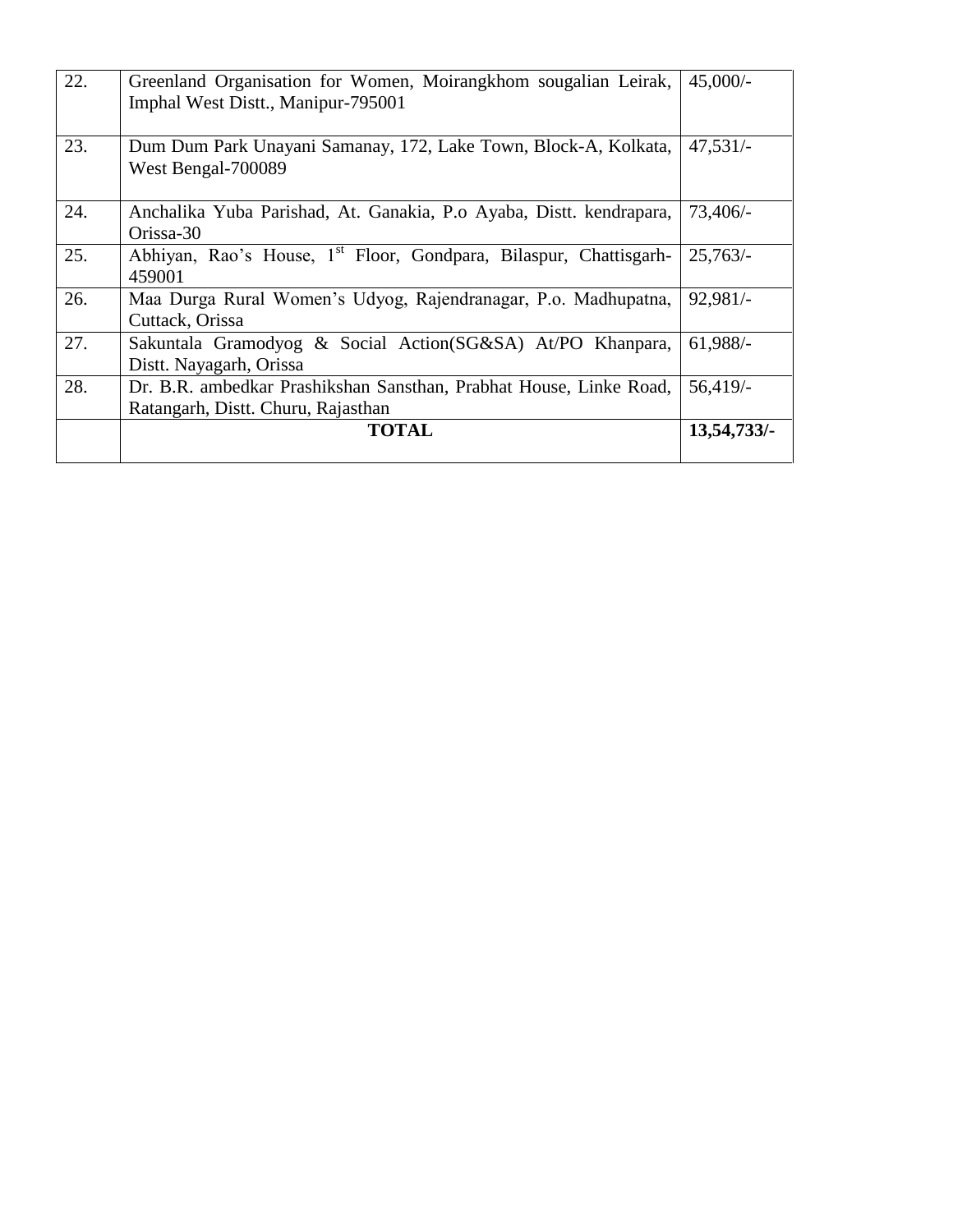## **GRANT IN AID RELEASED TO NGOs DURING 2009-10**

| S.No. | Name & address of the NGO/VO                                                                                                          | <b>Amount of</b>     |  |  |
|-------|---------------------------------------------------------------------------------------------------------------------------------------|----------------------|--|--|
| 1.    | Basudeb Pathagar, AT/PO Nuagaon, Via Niali, Distt. Cuttack,                                                                           | Grant(Rs.)<br>129994 |  |  |
|       | Orissa-4                                                                                                                              |                      |  |  |
| 2.    | Upliftment of Human Resource and Vocational Training Institute,                                                                       | 124875               |  |  |
|       | Wangjing, Sorokhaibam, P.O. Wangjing, Thoubal Distt, Manipur-                                                                         |                      |  |  |
|       | 795148                                                                                                                                |                      |  |  |
| 3.    | Participatory and Reconstruction Institute Action(PRIA), At/PO                                                                        | 101869               |  |  |
|       | Laulai Via Goidia, Distt. Dhenkanal, Orissa-759016                                                                                    |                      |  |  |
| 4.    | Bapu Yuvak Sangha At Kunja Kanta, Near A-1 Broilere,                                                                                  | 141244               |  |  |
| 5.    | P.O./Distt. Dhenkanal, Orissa-759001                                                                                                  | 62156                |  |  |
|       | Rural Integrated and Social Education Society (RISES), Near RCM<br>Church, Adoni Road, Pattikonda, Kurnool Distt, Andhra Pradesh-     |                      |  |  |
|       | 518380                                                                                                                                |                      |  |  |
| 6.    | Jaluguti Agragami Mahila Samity, P.O. Jaluguti, Block Kaili,                                                                          | 92813                |  |  |
|       | Morigaon Distt., Assam-782104                                                                                                         |                      |  |  |
| 7.    | Rural<br>Welfare<br>Society,<br>Papireddypalli<br>Girijana                                                                            | 124369               |  |  |
|       | Village, Somandpalli Mandal, Anantpur Distt., Andhra Pradesh-                                                                         |                      |  |  |
|       | 515122                                                                                                                                |                      |  |  |
| 8.    | Rural Environment Awaremess Training Institute(REATI), Behind                                                                         | 124369               |  |  |
| 9.    | Haryana Dharam Kanta, Gaytri Nagar, Dausa, Rajasthan-302303.<br>Friends' Associatin for Human Wefare, 59/C, Satyen Roy Road, Kolkata- | 89,438               |  |  |
|       | 34                                                                                                                                    |                      |  |  |
| 10.   | Umang Kala NIketan, 52, Nazul Lay Out Colony, Post Bezonbagh,                                                                         | 50,231               |  |  |
|       | Nagpur, Maharashtra-4                                                                                                                 |                      |  |  |
| 11.   | Nutanhate Hospitalpara Khadi Unnyan Samiti, Vill * P.O. Nutanhat,                                                                     | 53,138               |  |  |
| 12.   | Distt Burdwan, West Bengal<br>Barbasudevpur Deshpran Pragati Sagha, Vill Barbasudevpur, P.O.                                          | 41,344               |  |  |
|       | Paikheri, PS Bhagwanpur, Distt. Purba Medinipur, West Bengal-1                                                                        |                      |  |  |
| 13.   | Kairali Rural Development Society(KARDS), ANU Shoping                                                                                 | 38,813               |  |  |
|       | Complex, Kozhinjampara (PO), Distt. Palakkad, Kerala-55                                                                               |                      |  |  |
| 14.   | Umang Kala NIketan, 52, Nazul Lay Out Colony, Post Bezonbagh,                                                                         | 82,181               |  |  |
|       | Nagpur, Maharashtra-4                                                                                                                 |                      |  |  |
| 15.   | SNEKITHI, V. Puthur, Sathiymangalam Post, Kulithalia (TK), Karur<br>Distt. Tamilnadu-20                                               | 54,619               |  |  |
| 16.   | Right Track, 15/9, Branfield Row, Mominpur, Kolkata-27                                                                                | 30,300               |  |  |
| 17.   | Dum Dum Park Unayani Samanay, 172, Lake Town, Block-A,                                                                                | 15,844               |  |  |
|       | Kolkata, West Bengal-700089                                                                                                           |                      |  |  |
|       |                                                                                                                                       |                      |  |  |
| 18.   | Manav Sewa Samiti, Vill: Badi Ka Kheda, Post Bagru, Distt.                                                                            | $84,375/-$           |  |  |
|       | Jaipur, Rajasthan                                                                                                                     |                      |  |  |
| 19.   | Rural Environment Awareness Training Institute(REATI), Behind                                                                         | $41,456/-$           |  |  |
|       | Haryana Dhram Kanta, Gayatri Nagar, Dausa, Rajasthan                                                                                  |                      |  |  |
| 20.   | Association(LAW).<br>Literates<br>Welfare<br>Road,<br>Main                                                                            | 19,125               |  |  |
|       | Kadakalaikundu(PO), Aundipatti Taluk, Theni Distt., Tamil Nadu-<br>625579                                                             |                      |  |  |
|       | Total                                                                                                                                 | 15,02,553            |  |  |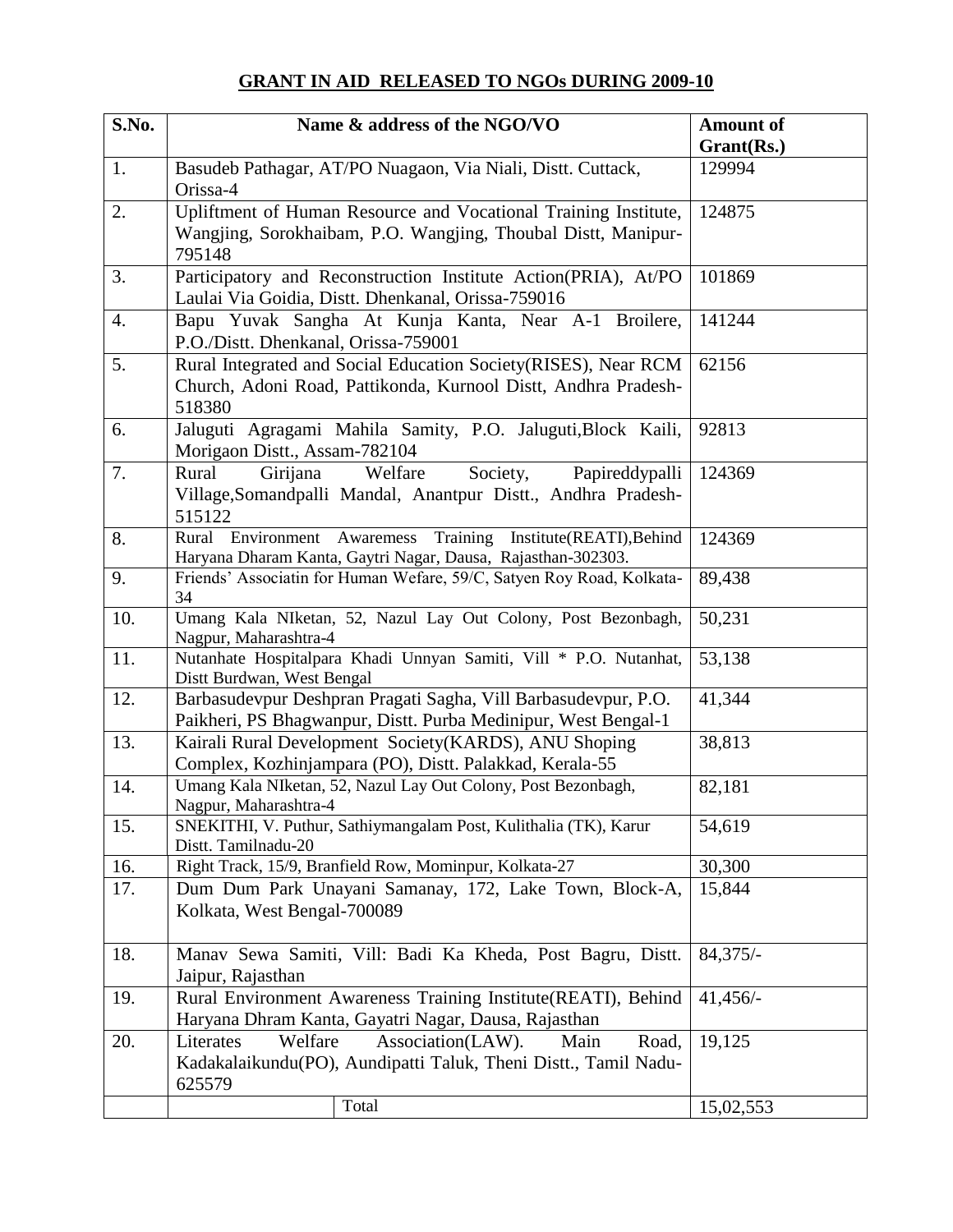| S.No. | File No.         | Name & address of the NGO/VO                                                     | <b>Amount Released</b> |
|-------|------------------|----------------------------------------------------------------------------------|------------------------|
| 1.    | S-42025/32/2007- | Eswar at Kodapala, P.O. Nandipur, Via                                            | 6863                   |
|       | C&WL-II          | Garadpur, Distt. Kendrapara, Orissa                                              |                        |
| 2.    | S-42050/02/2005- | Philanthropic Society, Wangjing                                                  | 34613                  |
|       | C&WL-II          | Heitupokpi, P.O. Wangjing, thoubal Distt,                                        |                        |
|       |                  | Manipur-48                                                                       |                        |
| 3.    | S-42050/07/2007- | Bhagya Jyothi Rural Development Society,                                         | 8437                   |
|       | C&WL-II          | No.224, 1sty Block, Gulur Road,                                                  |                        |
|       |                  | Begepalli, Kolar Distt. Karnataka                                                |                        |
| 4.    | S-42050/12/2008- | Friends Association for Human Welfare,                                           | 29812                  |
|       | C&WL-II          | 59/C, Satyen Roy Road, Kolkata-34                                                |                        |
| 5.    | S-42050/71/2007- | Mahila Udyog Prashikshan Samiti, Krishna                                         | 26344                  |
|       | C&WL-II          | Colony, Hospital Road, Baran, Rajasthan-5                                        |                        |
| 6.    | S-42050/42/2004- | Dr. B.R. Ambedkar Prashikshan Sansthan,                                          | 18806                  |
|       | C&WL-II          | Prabhat House, Link Road, Rattangarh,                                            |                        |
|       |                  | Distt. Churu, Rajasthan-22                                                       |                        |
| 7.    | S-42050/13/2006- | Naveen Ankur Mahila Mandal, Infront of                                           | 54375                  |
|       | C&WL-II          | Punjabi Gurudwara, Danteshwari Chowk,                                            |                        |
|       |                  | Pandri, Raipur, Chattigarh-1                                                     |                        |
| 8.    | S-42050/12/2005- | Virutcham Magalair Munnetra Kaizangiam                                           | 32906                  |
|       | C&WL-II          | (VMMK), 51/23, Seethakathi Street,                                               |                        |
|       |                  | Virudhunagar Distt., Tamilnadu-1                                                 |                        |
| 9.    | S-42025/11/2003- | Rural Service Agency(RUSA), Palace                                               | 74588                  |
|       | C&WL-II          | Compound, Imphal(West), Manipur                                                  |                        |
|       |                  |                                                                                  |                        |
| 10.   | S-42025/28/2008- | Social Organisatin for Voluntary                                                 | 135000                 |
|       | C&WL-II          | Action(SOVA), At. Bhojadeipur, P.O.                                              |                        |
|       |                  | Sadasibapur, Distt. Dhenkanal, Odisha                                            |                        |
| 11.   | S-42025/03/2009- | Barrackpore Sahayogi Social Welfare                                              | 63282                  |
|       | C&WL-II          | Society, 5, Madhupandit Road, P.O.<br>Talpukur, Barrackpore, 24 Parganas Distt., |                        |
|       |                  | West Bengal                                                                      |                        |
|       |                  |                                                                                  |                        |
| 12.   | S-42025/07/2009- | Sadau Asom Gramya Puthibharal Santha,                                            | 92475                  |
|       | C&WL-II          | Telipatty Chanmari Path, P.O. Haibargaon,                                        |                        |
|       |                  | Sankarnagar, Nagaon, Assam-2                                                     |                        |
| 13.   | S-42025/13/2009- | Garden Reach Bangla Basti Academic                                               | 77625                  |
|       | C&WL-II          | Development Society, Garden Reach Road,                                          |                        |
|       |                  | PO. & PS Garden Reach, Kolkata, West                                             |                        |
|       |                  | Bengal                                                                           |                        |
| 14.   | S-42025/18/2008- | Banki Anchalika Adibasi Harijan Kalyana                                          | 66995                  |
|       | C&WL-II          | Parisad, P.O. Banki, Distt. Cuttack, Orissa-                                     |                        |
|       |                  | 754 008                                                                          |                        |
| 15.   | S-42025/15/2009- | Uku Una Welfare Society, 'E' Sector,                                             | 77288                  |
|       | C&WL-II          | Naharlagun, Distt. Papum Pare, Arunachal                                         |                        |
|       |                  | Pradesh                                                                          |                        |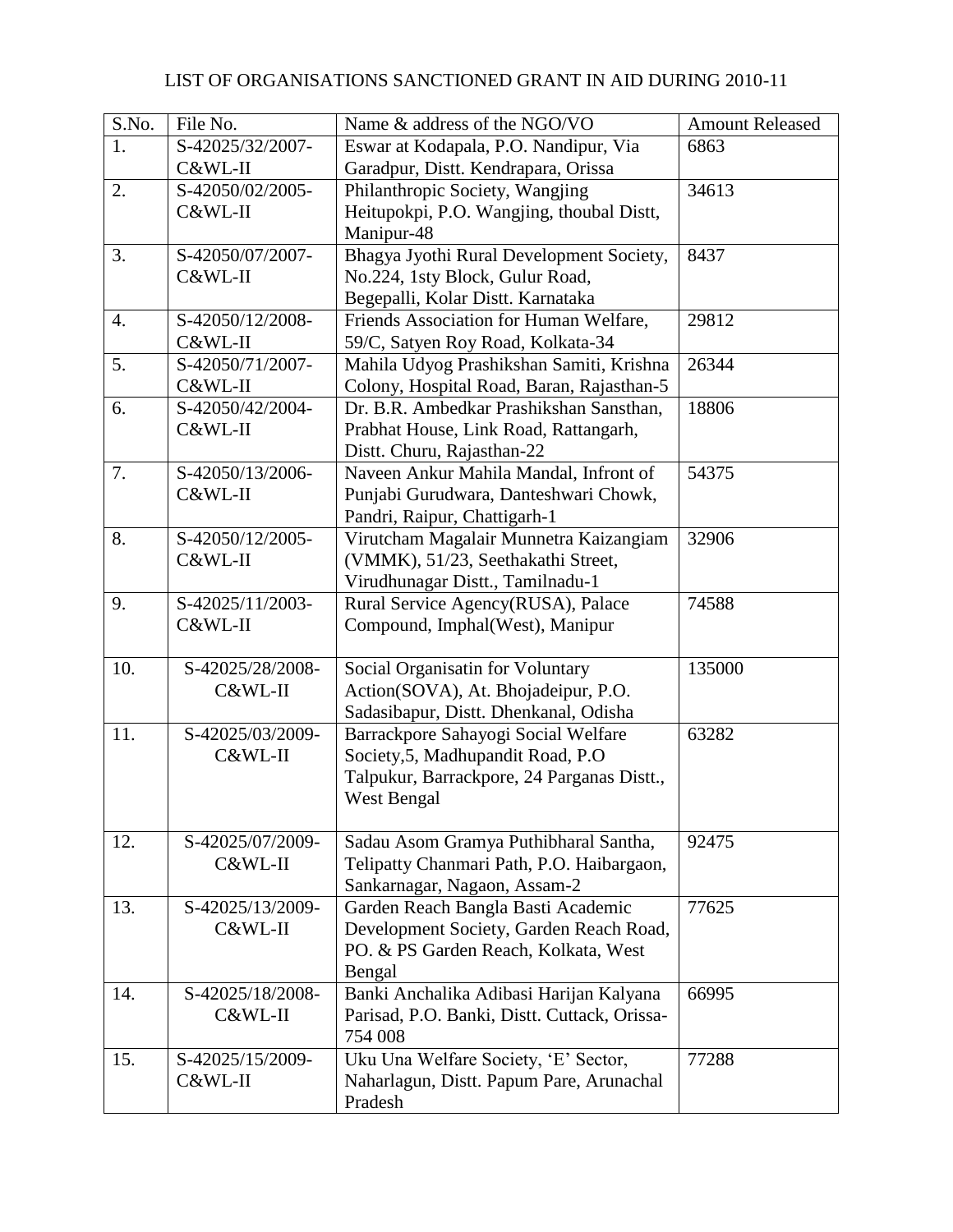| 16. | S-42025/05/2009- | Dunlop Women Association for Social             | 81255     |
|-----|------------------|-------------------------------------------------|-----------|
|     | C&WL-II          | Action, 156/58A, B.T. Road, 'Gitanjali',        |           |
|     |                  | Flat No.1, Kolkata, West Bengal                 |           |
| 17. | S-42025/74/2007- | Rural Girijana Welfare Society, Papireddy       | 41456     |
|     | C&WL-II          | Palli Village, Somandepalli Mandal,             |           |
|     |                  | Anantpur District Andhra Pradesh-22             |           |
| 18. | S-42025/18/2007- | Narayani Mahila Mandal, At Padanpur             | 123975    |
|     | C&WL-II          | (Main Road Side), P.O. Bhimpur, Via             |           |
|     |                  | Jatni, Distt. Khurda, Odisha                    |           |
| 19. | S-42025/12/2009- | Ichapur Brahmanpara Shilpa Niketan,             | 120375    |
|     | C&WL-II          | Ichapur Brahmanpara, P.O. Ichapur,              |           |
|     |                  | Nawabganj, Distt. North 24 Parganas,            |           |
|     |                  | West Bengal                                     |           |
| 20. | S-42025/09/2009- | <b>Action for Women and Rural</b>               | 154969    |
|     | C&WL-II          | Development(AWARD), 1 <sup>st</sup> Floor, Eden |           |
|     |                  | Home, Hebrom Veng, Meetei Langol,               |           |
|     |                  | Imphal (West), Manipur                          |           |
| 21. | S-42025/26/2007- | Ratnakar Rural & Urban Bikas                    | 30,037    |
|     | C&WL-II          | Institute(RRUBI), At Kabra, P.O. Mabra          |           |
|     |                  | Madhapur, Dhenkanal, Orissa                     |           |
|     |                  | <b>TOTAL</b>                                    | 13,51,476 |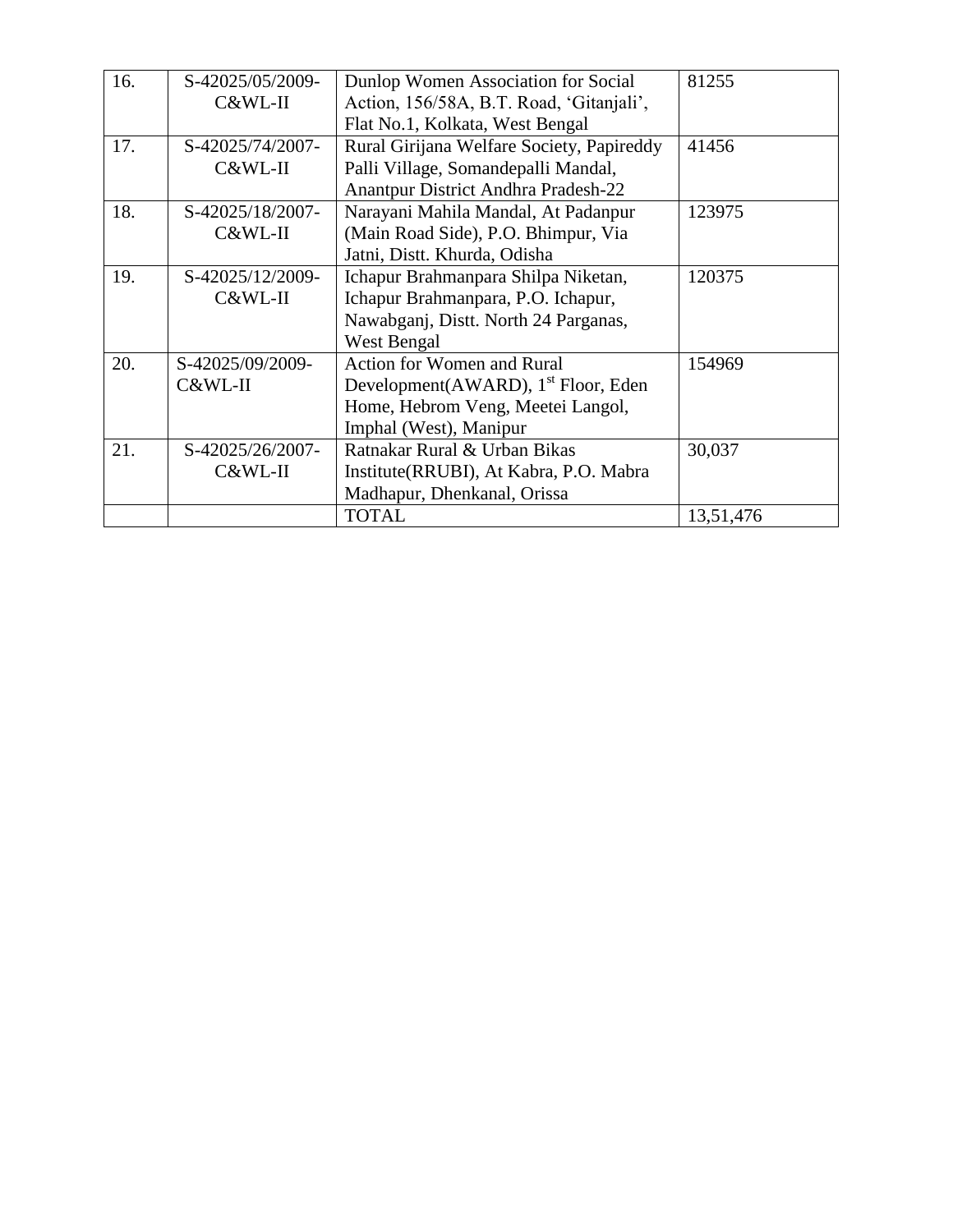## **LIST OF ORGANISATIONS SANCTIONED GRANT IN AID DURING 2011-12**

| S.No. | Name & address of the NGO/VO                               | <b>Amount</b>         |  |
|-------|------------------------------------------------------------|-----------------------|--|
|       |                                                            | <b>Released/spent</b> |  |
| 1.    | Organization<br>Truth<br>Modern<br>for<br>$\&$<br>Economic | 14,812/               |  |
|       | Reality(MOTHER), Plot No.94/6, Mahavir Nagar,              |                       |  |
|       | Road No.14, Samantarpur, Bhaubaneswar, Orissa-2            |                       |  |
| 2.    | Centre for Rural REconstructin and Social                  | 27,000/-              |  |
|       | Solidarity(CROSS), At/PO Adaspur, Distt. Cuttack,          |                       |  |
|       | Orissa-11                                                  |                       |  |
| 3.    | Institute for National Development On Integral             | $12,220/-$            |  |
|       | Assistant(INDIA), At Madana, P.O. Naindipur, Via           |                       |  |
|       | Garadpur, Distt. Kendrapara, Orissa-3                      |                       |  |
| 4.    | Bapu Yuvak Sangh, At Kunjakanta, Near A-1, Broiler,        | 47,081                |  |
|       | P.O./Distt. Dhenkanal, Orissa-1                            |                       |  |
| 5.    | Participatory and Reconstruction Indtitute                 | 33,956/-              |  |
|       | Action(PRIA), At/PO Laulai-via-Gondia, Distt.              |                       |  |
|       | Dhenkanal                                                  |                       |  |
| 6.    | Schedule Tribe and Backward Classes Forming                | 26,878/-              |  |
|       | Society, B.O. Bhupathipalli (Post), Marakpur Mandal,       |                       |  |
|       | Prakasham Distt., Andhra Pradesh                           |                       |  |
| 7.    | Jaluguti Agragami Mahila Samity, P.O. Jaluguti,            | $30,937/-$            |  |
|       | Block Kapili, Morigaon Disst., Assam                       |                       |  |
| 8.    | Centre of Rural upliftment Service (CFRUS), Warybal        | $22,594/-$            |  |
|       | Caval Maya, POThoubal, BPO, Wanybal Thoubal,               |                       |  |
|       | Distt. Manipur 795138                                      |                       |  |
| 9.    | Rural Education and Sports Development Association         | $91,875/-$            |  |
|       | (RESDA) Wangbal Part -I, Thoubal Distt. PO                 |                       |  |
|       | Thoubal, BPO Wangbel, Manipur – 795138                     |                       |  |
| 10.   | Urban and Rural Development Agency, Malom                  | $20,250/-$            |  |
|       | Teeliyaim, PO Teelihal, Hrpkal West Distt. Manipur         |                       |  |
|       | 795140                                                     |                       |  |
| 11.   | SEVAK, At/PO Binayak peer, Via Sanarankeel, Distt.         | $9,389/$ -            |  |
|       | Nayagarh, Orissa - 752080                                  |                       |  |
| 12.   | Bright Ways, Terakhong, POMoirang, BPO Kumbi,              | 91,875/-              |  |
|       | <b>Thoubal Distt. Manipur</b>                              |                       |  |
| 13.   | Epamlamdam Development Institute (EPAM),                   | $15,750/-$            |  |
|       | Wangjing S.K. Leikai, P.O. Wangjing, Thoubal Distt.,       |                       |  |
|       | Manipur-795148                                             |                       |  |
| 14.   | Rural Institute for Community Health (RICH), Shanthi       | $32,906/-$            |  |
|       | Store Upstairs, Opp. RC Church, Kallikudi Main             |                       |  |
|       | Road, Karipatti, virudhungar Distt., Tamilnadu.            |                       |  |
| 15.   | Foundation of Rural Development (FORD), Wangjing           | $22,594/-$            |  |
|       | Heitupokpio Leikai, Thoubal Distt., Manipur- 795148        |                       |  |
| 16.   | Basudeb Pathagar, At/P.O. Juagan, Vil- Niali, Distt.-      | $47,081/-$            |  |
|       | Cuttack, Orissa- 754004                                    |                       |  |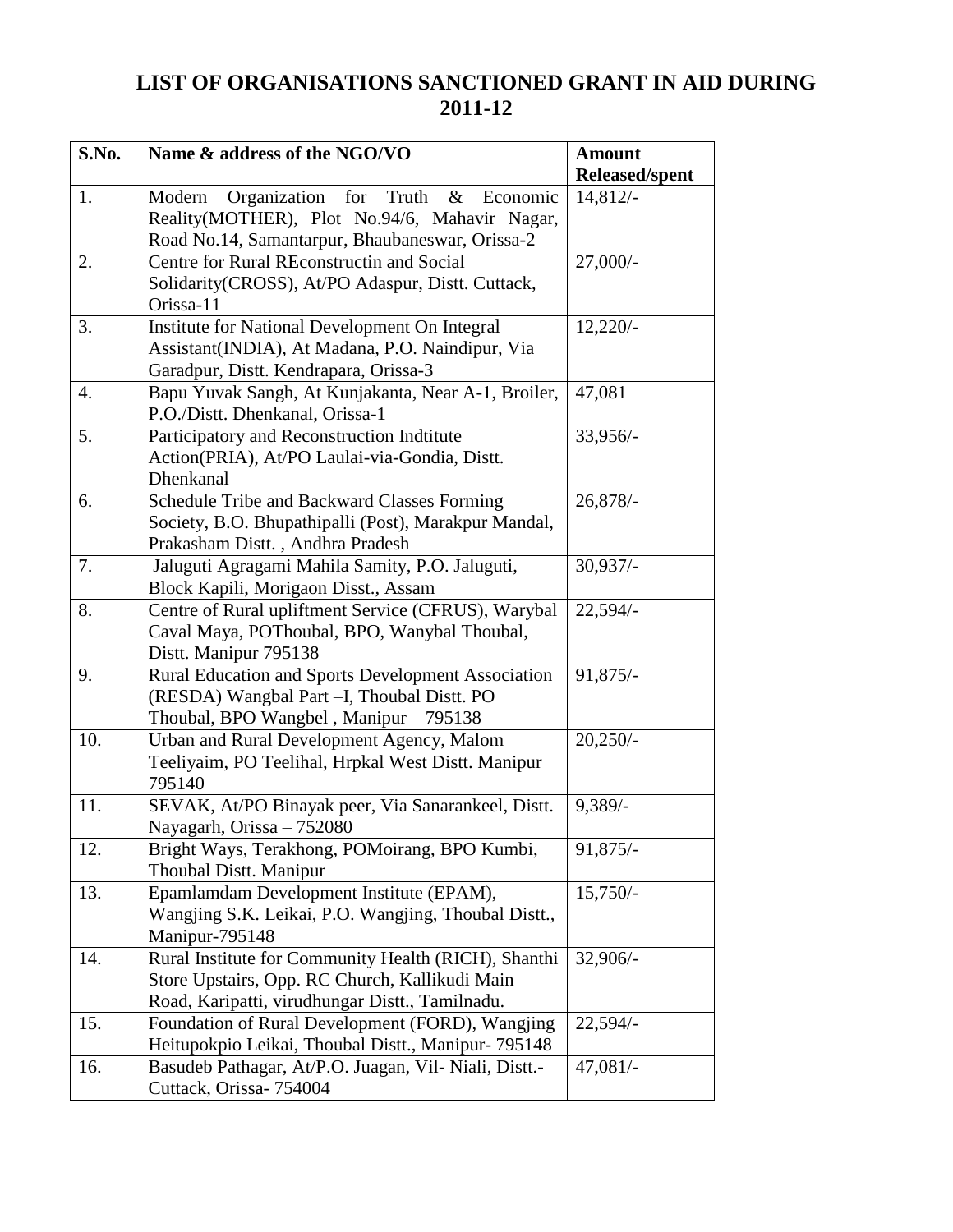| 17. | Women in Actionfor Rural Development                                                             | 24,469/-    |
|-----|--------------------------------------------------------------------------------------------------|-------------|
|     | Organisation(WARDO), Wangbal Mayai Leikai,. P.O.                                                 |             |
|     | Thoubal, B.P.O. Wangbal, Thoubal Distt., Manipur-                                                |             |
|     | 795138                                                                                           |             |
| 18. | Rural Education and Agricultural Development                                                     | 19,088/-    |
|     | (READ), Vinnamangalam Post, Vaniyampadi Taluk,                                                   |             |
|     | Vellore Distt., Tamilnadu-635807                                                                 |             |
| 19. | Socio Oriental Fast Industrial Association (SOFIA),                                              | 55,313/     |
|     | P.O./P.S. Phouden, Distt.- Thoubal, Manipur- 795138                                              |             |
| 20. | Society for Community Development Project, 88,                                                   | $26,550/-$  |
|     | Seerangapalayam Road, Kumarasamypatty, Salem,                                                    |             |
|     | Tamilnadu- 636007                                                                                |             |
| 21. | Integrated Rural Upliftment Service (IRUS), Kiyam,                                               | $18,000/-$  |
|     | P.O. Thoubal, Distt. thoubal, Manipur- 7951138                                                   |             |
|     |                                                                                                  |             |
| 22. | <b>Social Education Economical Development Society</b>                                           | $41,963/$ - |
|     | (SEEDS), 202-D, Jeyaram Nagar, Athipatty, Sempatty                                               |             |
|     | (Post), Aruppukottai, Tamilnadu                                                                  |             |
| 23. | Orissa Multipurpose Development Centre, 9/22, MIG-                                               | 17,217/     |
|     | II, BDA Colony, Chandra Sekharpur, Orissa-16                                                     |             |
| 24. | Social Women Education Economic Trust (SWEET),                                                   | $41,250/-$  |
|     | B/3, Cellav, Anand Mangal-3, Nr. Parimal Crossing,                                               |             |
|     | Raj Nagar Club Lane, Ellisbridge, Amedabad-6                                                     |             |
| 25. | SNEKITHI, V. Puthur, Sathiyamangalam Post,                                                       | $18,206/-$  |
|     | Kulithalia (Tk), Karur Distt., Tamilnadu-20                                                      |             |
| 26. | Rural Integrated and Social Education Society                                                    | 20,719/     |
|     | (RISES), Nr. RCM Church, Adoni Road, Pathkonda                                                   |             |
|     | (M), Karnool Distt., Andhra Pradesh -518380                                                      |             |
| 27. | Greenland Organisation for Women, Moimgkham                                                      | $15,000/-$  |
| 28. | Sougalian Leirak, Imphal West, Manipur- 795001<br>Ahmedabad Jilla Mahila & Bal Vikas Sangh, C-9, | $26,100/-$  |
|     | Ayojan Nagar, Nr. Shreyas Crossing, Paldi,                                                       |             |
|     | Ahmedabad - 380007                                                                               |             |
| 29. | Anchalika Yuba Parishad, At- Gandakia, P.O. Ayaba,                                               | 24,469/-    |
|     | Distt. Kendrapara, Orissa - 30                                                                   |             |
| 30. | Sakuntala Gramodyog & Social Action, At/P.O.                                                     | 20,662/     |
|     | Khandapara, Distt. Nayagarh, Orissa -77                                                          |             |
| 31. | Dunlop Women Association for Social Action, 156-                                                 | $27,045/-$  |
|     | A/58-A, BT Road, Gitanjali, Flat No. 1, Kolkata, West                                            |             |
|     | Bengal- 700108                                                                                   |             |
| 32. | Upliftment of human Resource and Vocational                                                      | $41,625/-$  |
|     | Training Institute, Wangjing Sorokhaibam Leikai,                                                 |             |
|     | P.O. Wangjing, Thoubal Distt., Manipur- 795148                                                   |             |
|     |                                                                                                  |             |
| 33. | Gandhian Institute of Rural Development, Thoubal,                                                | $37,125/-$  |
|     | Hotel Kongbra, M.P. Road, Thoubal Distt., Manipur-<br>795138                                     |             |
|     |                                                                                                  |             |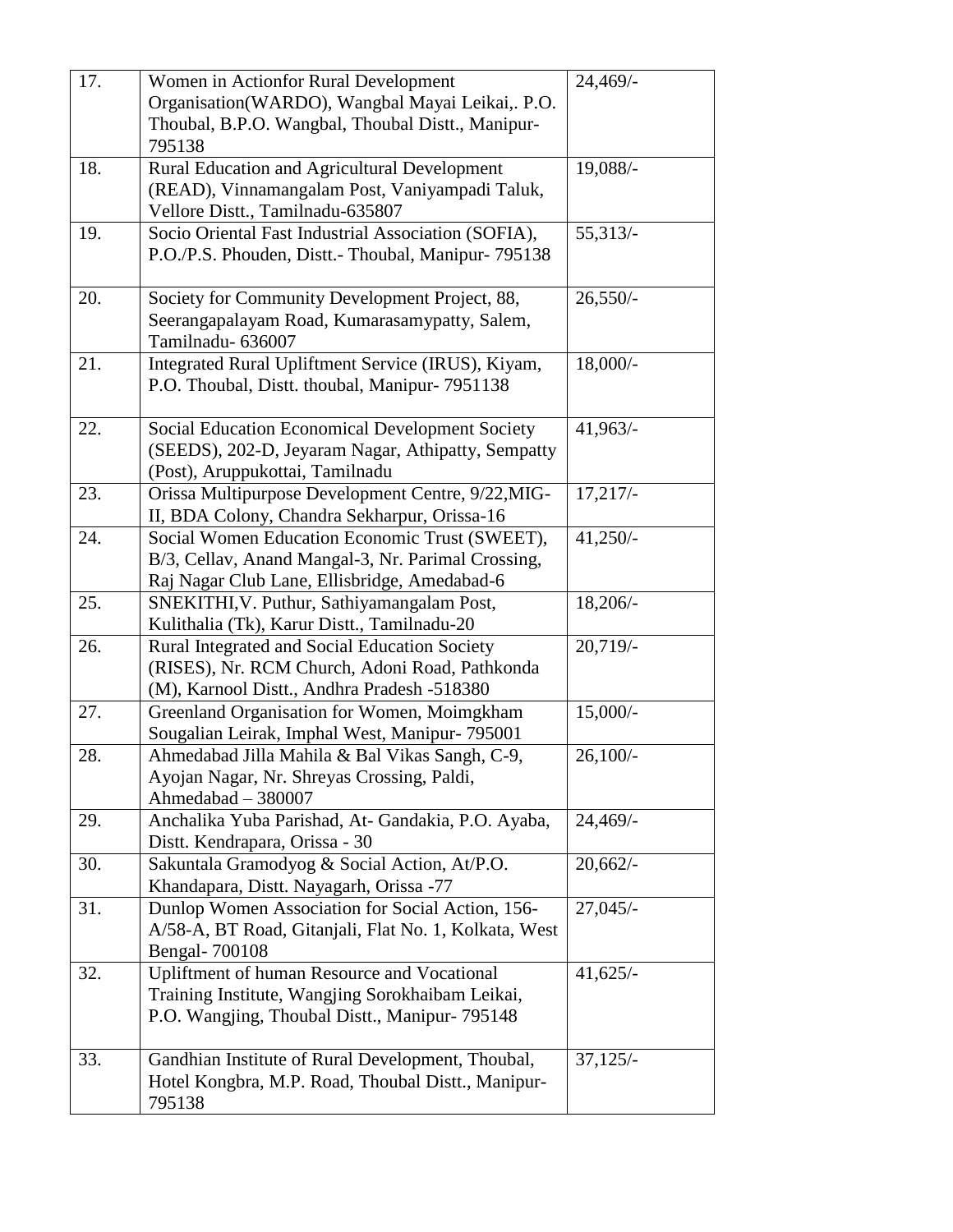| 34. | Naveen Ankur Mahila Mandal, Kalinagar, Near       | $1,00,575/-$ |
|-----|---------------------------------------------------|--------------|
|     | Kalimandir, Baba General Kirana Store, Pandri,    |              |
|     | Raipur, Chattisgarh - 492001                      |              |
| 35. | Movement Voluntary Organisation, MIG-69, APHB     | $24,750/-$   |
|     | Colony, Bhongir, Nalgonda distt., Andhra Pradesh- |              |
|     | 508116                                            |              |
| 36. | Youth Development Services (YDS), Wangjing        | $1,00,575/-$ |
|     | Awang Leikai, P.O. Wangjing, Thoubal Distt.,      |              |
|     | Manipur-795148                                    |              |
| 37. | Dum Dum Park Unnayani Samannay, 172, Lake         | $1,00,575/-$ |
|     | Town, Block-A, Kolkata, West Bengal-700089        |              |
| 38. | Sahara Health Education Society, 26/G, Biren Ray  | 1,04,119/    |
|     | Road (E), Behela Chowrata, Kolkata, West Bengal-  |              |
|     | 700008                                            |              |
| 39. | Rayala Seva Samiti, Yadrami, Jawargi Taluk,       | $1,00,575/-$ |
|     | Gulbarga, Karnataka-585325                        |              |
|     | <b>Total</b>                                      | 15,27,068/-  |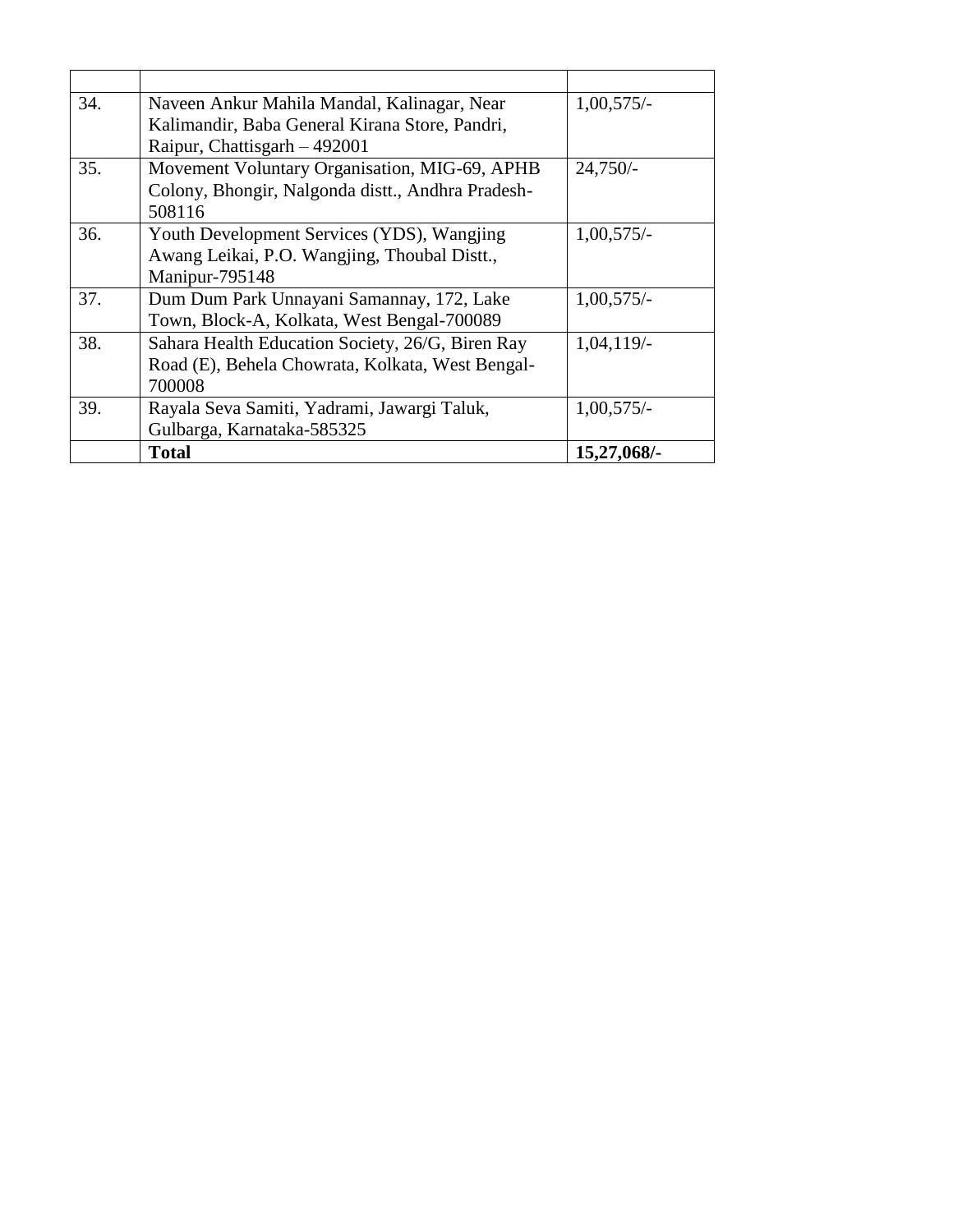#### **LIST OF ORGANISATIONS SANCTIONED GRANT IN AID DURING 2012-13**

| S.No. | File No.                    | Name & address of the NGO/VO                                                                                                              | Amount<br>Released | No. of<br>women<br>covered | Install<br>ment |
|-------|-----------------------------|-------------------------------------------------------------------------------------------------------------------------------------------|--------------------|----------------------------|-----------------|
| 1.    | S-42025/39/2007-<br>C&WL-II | Dr. B.R. Ambedkar Kishore Seva<br>Sangh, West Bengal                                                                                      | 29,438/-           | 1500                       | 2 <sup>nd</sup> |
| 2.    | S-42025/12/2009-<br>C&WL-II | Shilpa<br>Ichapur<br>Brahmapara<br>Niketan, West Bengal                                                                                   | $40,125/-$         | 2000                       | 2 <sup>nd</sup> |
| 3.    | S-42025/09/2007-<br>C&WL-II | Womens'<br>Maa<br>Durga<br>Rural<br>Udyog, Odisha                                                                                         | 30,994/-           | 1200                       | 2 <sup>nd</sup> |
| 4.    | S-42025/28/2008-<br>C&WL-II | Social Organisation for Voluntary<br>Action, (SOVA), Odisha                                                                               | 45,000/-           | 2000                       | 2 <sup>nd</sup> |
| 5.    | S-42025/3/2009-<br>C&WL II  | Barrackpore Sahayogi<br>Social<br>Welfare Society, West Bengal                                                                            | 21,093/-           | 1500                       | 2 <sup>nd</sup> |
| 6.    | S-42025/1/2012-<br>C&WL II  | Vaishali Jan Jagran Samiti, Naya<br>Tola, Gali No. 2, PO & PS-<br>Hajipur, Vaishali, Bihar-844101                                         | 2,81,250/-         | 2000                       | 1 <sup>st</sup> |
| 7.    | S-42025/3/2010-<br>C&WL II  | Welfare<br>Bishnupur<br>Ravindra<br>Mission, manudpur(ND<br>Road),<br>P.O. Kananagar, P.S. Bishnupur,<br>Distt. South 24 Parganas- 743503 | 70,313/-           | 500                        | 1 <sup>st</sup> |
| 8.    | S-42025/5/2012-<br>C&WL II  | Abhiyan, Rao's House, 1 <sup>st</sup> Floor,<br>Gondpur, Bilaspur, Chhatisgarh-<br>495001                                                 | 1,68,750/-         | 1200                       | 1 <sup>st</sup> |
| 9.    | S-42025/13/2009-<br>C&WL II | Reach Bangla<br>Basti<br>Garden<br>Academy Society, G-38, Bangla<br>Garden<br>Reach<br>Basti,<br>Road,<br>Kolkata- 700024                 | 25,875/-           | 2000                       | 2 <sup>nd</sup> |
| 10.   | S-42025/4/2012-<br>C&WL II  | Ravindra Smriti Samaj Kalyan<br>Avam Sod Sansthan, S-14, Mandi<br>RRB, Vijaypur-<br>Campus,<br>Nr.<br>476332                              | 1,40,625/-         | 1000                       | 1 <sup>st</sup> |
| 11.   | S-42025/4/2011-<br>C&WL II  | Hospitalpara Khadi<br>Nutanhat<br>Unnayan Samity, P.O. Nutanhat,<br>Bardwan- 713147(West<br>Distt.<br>Bengal)                             | 2,81,250/-         | 2000                       | 1 <sup>st</sup> |
| 12.   | S-42025/18/2007-<br>C&WL II | Narayani<br>Mahila Mandal,<br>At-<br>Padanpur, P.O. Bhimpur, Via-<br>Distt- Khurda, Odisha-<br>Jatni,<br>752050                           | 41,325/-           | 1200                       | 2 <sub>nd</sub> |
| 13.   | S-42025/06/2011-<br>C&WL II | Dr. Ambedkar Utkrasht Shiksha<br>Avam Lok Kalyan Santhan Samiti,<br>A-11, D.K. Surabhi Complex,<br>Nehru Nagar, Bhopal-03                 | 70,313/-           | 500                        | 1 <sup>st</sup> |
|       |                             | <b>Total</b>                                                                                                                              | Rs.<br>12,46,351/- | 19,100                     |                 |